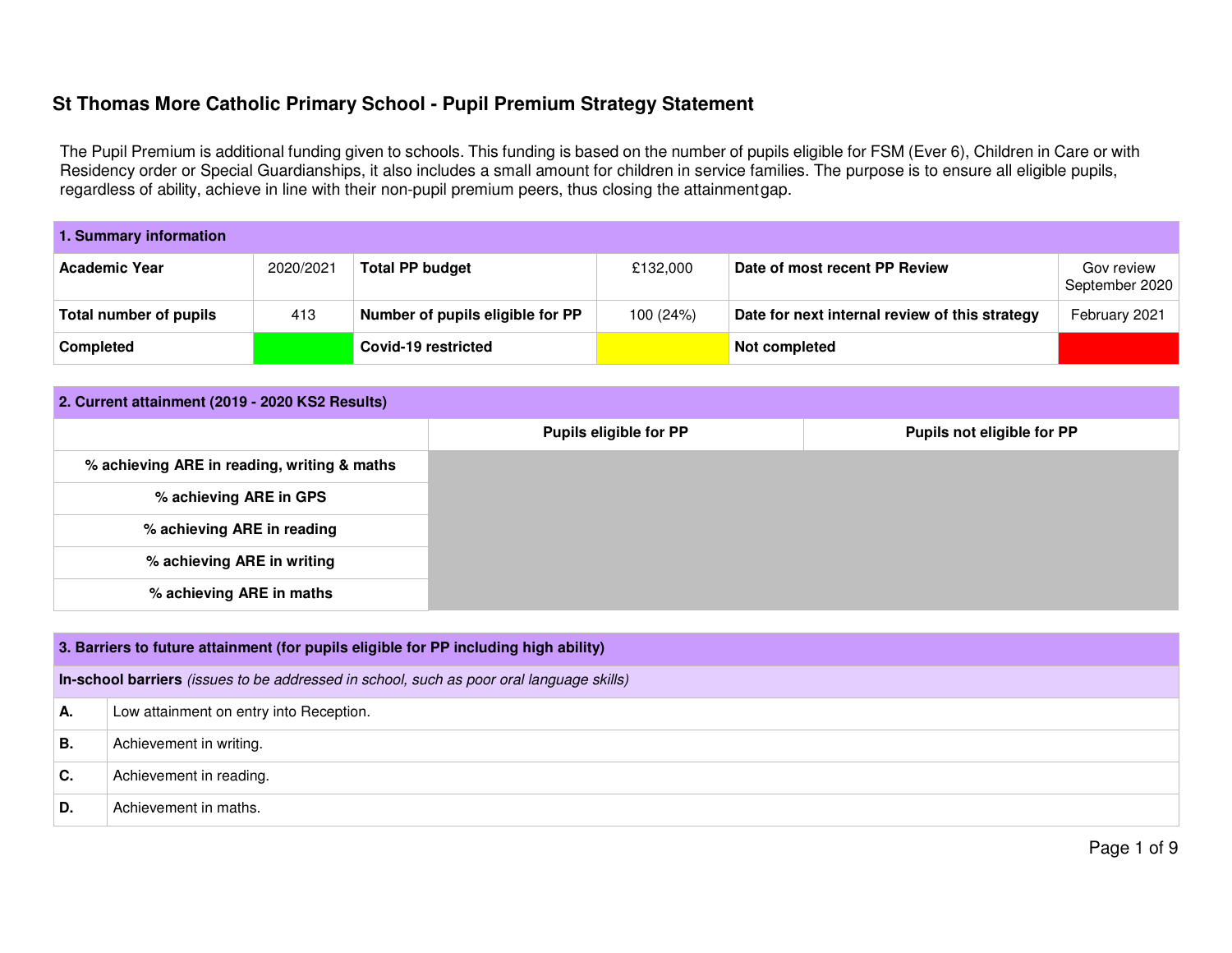**External barriers** (issues which also require action outside school, such as low attendance rates)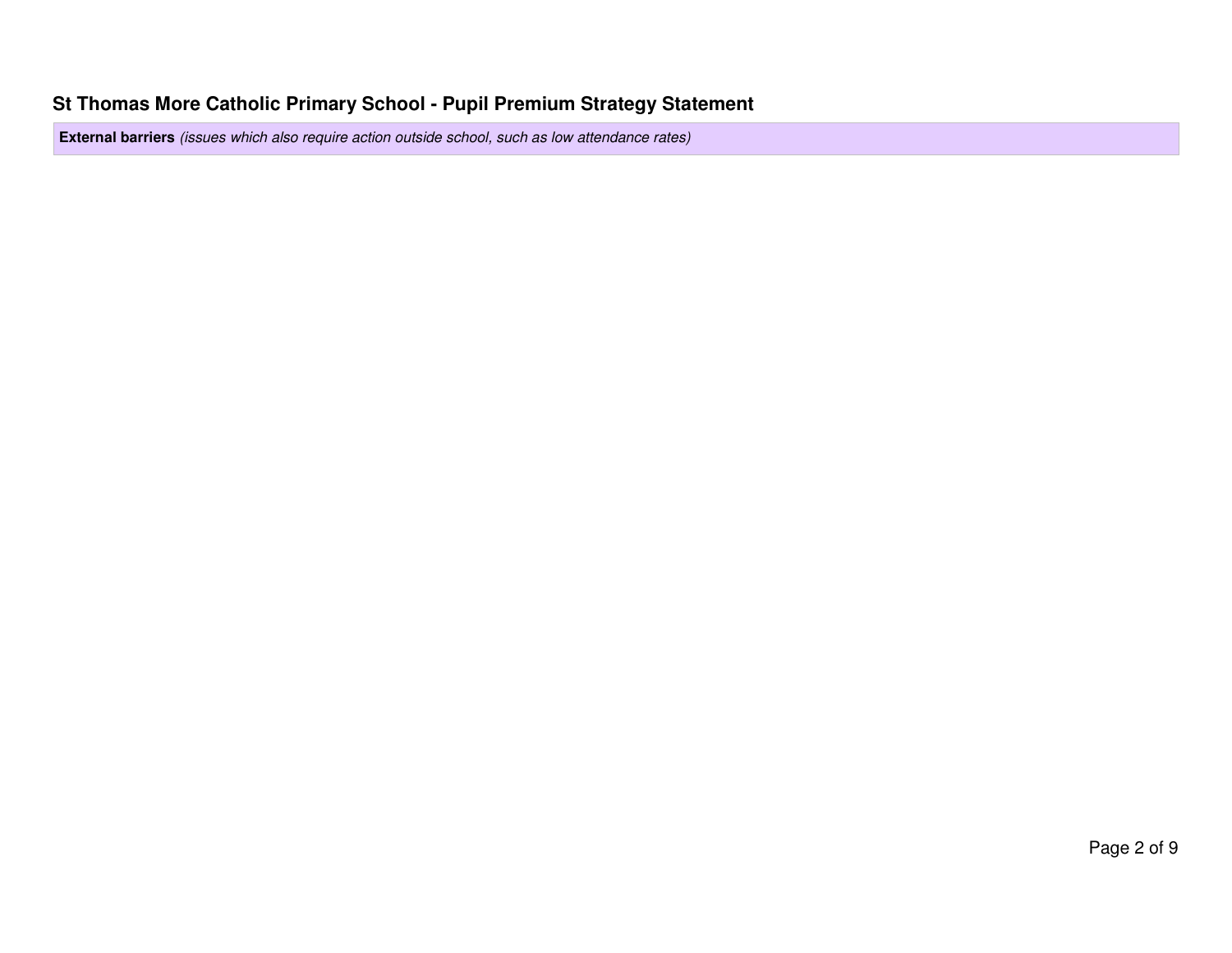# **St Thomas More Catholic Primary School - Pupil Premium Strategy Statement E.** PP Attendance 95.6% compared to non PP 96%. (Sept 2019 - March 20th 2020) **F. High numbers of vulnerable families in crisis.**

|    | 4. Outcomes (Desired outcomes and how they will be measured)                                                                                                                                                                                                                                                                                                                                            | <b>Success criteria</b>                                                                                                                                                                                                                                                                                                                                                                                              |
|----|---------------------------------------------------------------------------------------------------------------------------------------------------------------------------------------------------------------------------------------------------------------------------------------------------------------------------------------------------------------------------------------------------------|----------------------------------------------------------------------------------------------------------------------------------------------------------------------------------------------------------------------------------------------------------------------------------------------------------------------------------------------------------------------------------------------------------------------|
|    | A. Raise attainment in EYFS and Key Stage 1 through targeted standards teacher intervention.<br>Raise oracy levels by providing structured play opportunities at break times and lunchtimes.                                                                                                                                                                                                            | 80% of PP children with no identified SEND achieve<br>GLD at the end of EYFS.(73%)<br>Ensuring 80% of PP children in Year 1 achieve ARE at<br>the end of the year.<br>Ensuring 100% of children achieving GLD in reception<br>(2018 - 2019) achieve ARE in Year 2. All PP children with<br>no identified SEND pass the phonics screen.<br>All PP children with no identified SEND pass the Year 2<br>phonics screen. |
| В. | Narrow the attainment gap in writing across all year groups through quality first teaching and explicit<br>modelling of writing across the curriculum.<br>Use whole school approach (Word Aware) to improve pupil vocabulary.<br>Read Write Inc Spelling embedded in KS2.<br>Pupils ability to spell will improve.<br>Rosenshine's Principles of Instruction embedded to ensure quality first teaching. | 80% of PP children with no identified SEND achieve<br><b>ARE in Year 6.</b><br>Progress reported in ASP will be 0 or better.                                                                                                                                                                                                                                                                                         |
| C. | Narrow the attainment gap in reading across all year groups through quality first teaching and explicit<br>modelling of reading skills.<br>Whole class reading embedded based on Bjork's Theory of Disuse.<br>Lexia Core 5 introduced and embedded in KS2.<br>Rosenshine's Principles of Instruction embedded to ensure quality first teaching.                                                         | 80% of PP children with no identified SEND achieve<br><b>ARE in Year 6.</b><br>Progress reported in ASP will be 0 or better.                                                                                                                                                                                                                                                                                         |
| D. | Narrow the attainment gap in maths across all year groups through explicit teaching of reasoning.<br>Use whole school approach to improve pupil vocabulary.<br>Rosenshine's Principles of Instruction embedded to ensure quality first teaching.                                                                                                                                                        | 80% of PP children with no identified SEND achiev<br><b>ARE in Year 6.</b><br>Progress reported in ASP will be 0 or better.                                                                                                                                                                                                                                                                                          |
| Е. | Positively promote high levels of attendance and reward accordingly.                                                                                                                                                                                                                                                                                                                                    | PP attendance to be at least 96% (an increase of 0.4%).                                                                                                                                                                                                                                                                                                                                                              |
| F. | Family and pupil support at a personalised level to secure good outcomes.                                                                                                                                                                                                                                                                                                                               | Reviewed individually and confidentially.                                                                                                                                                                                                                                                                                                                                                                            |
| G. | To meet the needs of families in challenging circumstances.                                                                                                                                                                                                                                                                                                                                             | Reviewed individually and confidentially.                                                                                                                                                                                                                                                                                                                                                                            |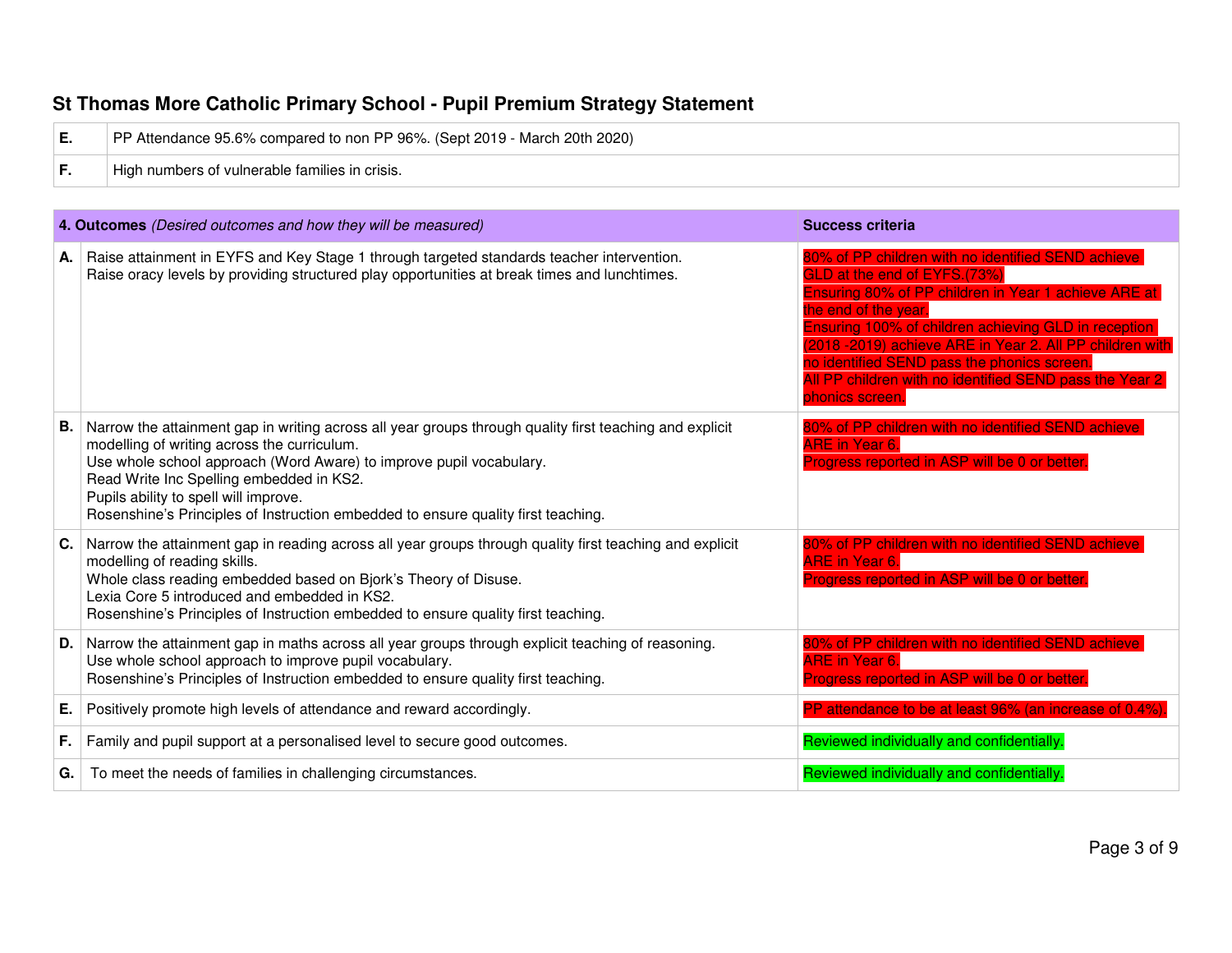| 5. Planned expenditure                                                                                                                                                                     |                                                                                                                |                                                              |                                                                                                                                                                                                                                                       |                   |                                            |
|--------------------------------------------------------------------------------------------------------------------------------------------------------------------------------------------|----------------------------------------------------------------------------------------------------------------|--------------------------------------------------------------|-------------------------------------------------------------------------------------------------------------------------------------------------------------------------------------------------------------------------------------------------------|-------------------|--------------------------------------------|
| Academic year                                                                                                                                                                              | 2020/21                                                                                                        |                                                              |                                                                                                                                                                                                                                                       |                   |                                            |
| The three headings below enable schools to demonstrate how they are using the Pupil Premium to improve classroom pedagogy, provide targeted support and support<br>whole school strategies |                                                                                                                |                                                              |                                                                                                                                                                                                                                                       |                   |                                            |
| i. Quality of teaching for all                                                                                                                                                             |                                                                                                                |                                                              |                                                                                                                                                                                                                                                       |                   |                                            |
| Desired outcome                                                                                                                                                                            | Chosen action /<br>approach                                                                                    | What is the evidence and<br>rationale for this choice?       | How will you ensure it is<br>implemented well?                                                                                                                                                                                                        | <b>Staff lead</b> | When will you review<br>implementation?    |
| B. Narrow attainment<br>gap in writing.                                                                                                                                                    | Whole School teacher<br>professional<br>development on Read,<br>Write Inc Spelling.<br>Daily spelling lessons. | Pupils writing was being held<br>back by vocabulary choices. | 3 Development Days with Read,<br><b>Write Inc Consultant to identify</b><br>further points to improve quality of<br>teaching and pupil progress.<br><b>Phonic and spelling lead to</b><br>monitor monthly and identified<br>areas of further support. | Leanne Phillips   | November 2020<br>February 2021<br>May 2021 |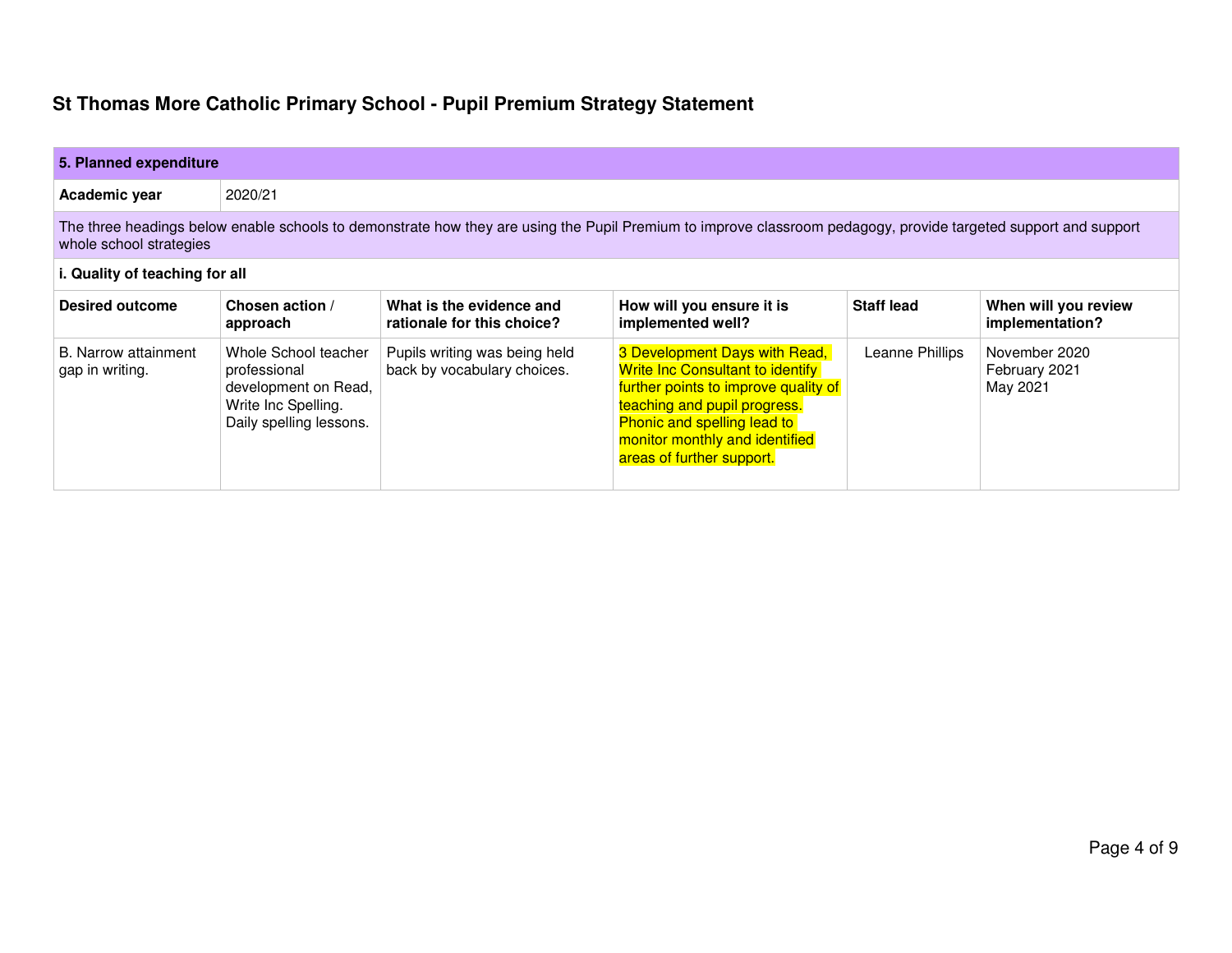| B. Narrow attainment<br>gap in writing.<br>Use Rosenshine's<br>Principles of Instruction<br>to ensure quality first<br>teaching. | Teacher professional<br>development on<br>modelled writing.<br>Year 6 to have 3 class<br>teachers to reduce<br>class sizes and target<br>teaching.<br>Team planning with a<br>literacy consultant for<br>targeted year groups.<br>Word Aware Refresher<br>Training.<br><b>Word Aware</b><br>embedded across<br>school. | Following monitoring of planning<br>and from progress meetings,<br>writing identified as an area of<br>weakness.<br>Moderation of writing throughout<br>2019 indicated that pupil<br>vocabulary choices were limited.<br>EEF Improving Literacy in Key<br>Stage 2. | High quality training provided.<br>Deputy Headteacher to monitor<br>plans and books every half term.<br>Informal lesson observations to<br>see modelled writing in action.<br>It will form part of the robust<br>performance management<br>process.<br><b>Writing moderation shows</b><br>ambitious, appropriate vocabulary<br>choices. | Becky Dickson<br>Gillian Phillips<br>(Word Aware) | November 2020<br>January 2021<br>March 2021<br>May 2021<br><b>July 2021</b> |
|----------------------------------------------------------------------------------------------------------------------------------|------------------------------------------------------------------------------------------------------------------------------------------------------------------------------------------------------------------------------------------------------------------------------------------------------------------------|--------------------------------------------------------------------------------------------------------------------------------------------------------------------------------------------------------------------------------------------------------------------|-----------------------------------------------------------------------------------------------------------------------------------------------------------------------------------------------------------------------------------------------------------------------------------------------------------------------------------------|---------------------------------------------------|-----------------------------------------------------------------------------|
|----------------------------------------------------------------------------------------------------------------------------------|------------------------------------------------------------------------------------------------------------------------------------------------------------------------------------------------------------------------------------------------------------------------------------------------------------------------|--------------------------------------------------------------------------------------------------------------------------------------------------------------------------------------------------------------------------------------------------------------------|-----------------------------------------------------------------------------------------------------------------------------------------------------------------------------------------------------------------------------------------------------------------------------------------------------------------------------------------|---------------------------------------------------|-----------------------------------------------------------------------------|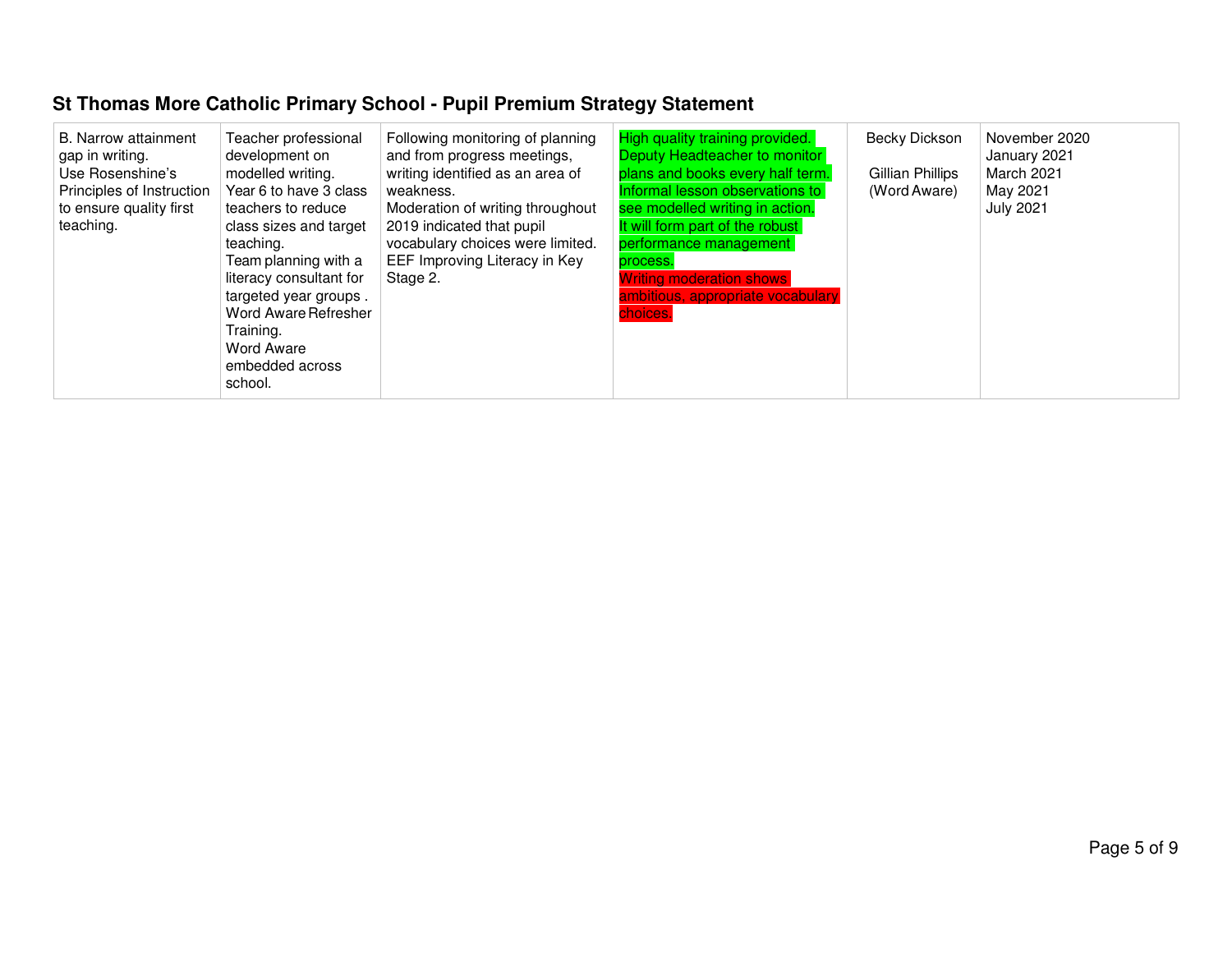| C. Narrow the<br>attainment gap in<br>reading across all year<br>groups through quality<br>first teaching and<br>explicit modelling of<br>reading skills.<br>Whole class reading<br>embedded based on<br>Bjork's Theory of<br>Disuse.<br>Lexia Core 5<br>introduced and<br>embedded in KS2.<br>Rosenshine's<br>Principles of Instruction<br>embedded to ensure<br>quality first teaching. | <b>KS2 Whole Class</b><br>Reading Training.<br>Lexia Core 5<br>purchased (Catch Up<br>funding 3 year<br>agreement) and used<br>to support pupil<br>learning at school and<br>at home.<br>Lexia Core 5<br>intervention clubs to<br>be run after school for<br>Year 5 and 6.<br>My On purchased to<br>ensure pupils have<br>access to a variety of<br>texts at home and at<br>school.<br>Year 6 to have 3 class<br>teachers to reduce<br>class sizes and target<br>teaching.<br>Staff trained on<br>Rosenshine's<br>Principles of<br><b>Instruction Training</b><br>following professional<br>reading completed in<br>2019 - 2020.<br>Rosenshine's<br>principles embedded<br>in whole class reading | Research shows that by<br>interleaving and spacing the<br>reading curriculum, pupils retain<br>knowledge and skills and are able<br>to retrieve prior knowledge to<br>support new learning.<br>Professional dialogue with<br>colleagues in the city indicate that<br>the use of Lexia Core 5 has<br>significant impact on pupil<br>attainment.<br>Lockdown and home learning<br>highlighted the lack of books in<br>our pupils' homes. My On<br>ensures that pupils can access a<br>plethora of texts at home and at<br>school. This will also help to<br>motivate reluctant readers as the<br>format of the texts is very inviting. | <b>Regular lesson observations to</b><br>ensure the whole class reading<br>principles and curriculum content<br>are being delivered.<br>Monitoring will enable targeted<br>support for staff.<br><b>AR STAR Reader tests completed</b><br>throughout the year will show<br>progress in reading, as well as<br>teacher assessment of reading<br>skills.<br><b>PIXL papers will show progress</b><br>towards gap closing following<br>diagnostic papers completed in<br>September 2020. Replaced by<br>MAT with PIRA, PUMA and GAPs<br>tests for Years 1-5. | Becky Dickson | November 2020<br>January 2021<br>March 2021<br>May 2021<br><b>July 2021</b> |
|-------------------------------------------------------------------------------------------------------------------------------------------------------------------------------------------------------------------------------------------------------------------------------------------------------------------------------------------------------------------------------------------|---------------------------------------------------------------------------------------------------------------------------------------------------------------------------------------------------------------------------------------------------------------------------------------------------------------------------------------------------------------------------------------------------------------------------------------------------------------------------------------------------------------------------------------------------------------------------------------------------------------------------------------------------------------------------------------------------|--------------------------------------------------------------------------------------------------------------------------------------------------------------------------------------------------------------------------------------------------------------------------------------------------------------------------------------------------------------------------------------------------------------------------------------------------------------------------------------------------------------------------------------------------------------------------------------------------------------------------------------|-----------------------------------------------------------------------------------------------------------------------------------------------------------------------------------------------------------------------------------------------------------------------------------------------------------------------------------------------------------------------------------------------------------------------------------------------------------------------------------------------------------------------------------------------------------|---------------|-----------------------------------------------------------------------------|
|-------------------------------------------------------------------------------------------------------------------------------------------------------------------------------------------------------------------------------------------------------------------------------------------------------------------------------------------------------------------------------------------|---------------------------------------------------------------------------------------------------------------------------------------------------------------------------------------------------------------------------------------------------------------------------------------------------------------------------------------------------------------------------------------------------------------------------------------------------------------------------------------------------------------------------------------------------------------------------------------------------------------------------------------------------------------------------------------------------|--------------------------------------------------------------------------------------------------------------------------------------------------------------------------------------------------------------------------------------------------------------------------------------------------------------------------------------------------------------------------------------------------------------------------------------------------------------------------------------------------------------------------------------------------------------------------------------------------------------------------------------|-----------------------------------------------------------------------------------------------------------------------------------------------------------------------------------------------------------------------------------------------------------------------------------------------------------------------------------------------------------------------------------------------------------------------------------------------------------------------------------------------------------------------------------------------------------|---------------|-----------------------------------------------------------------------------|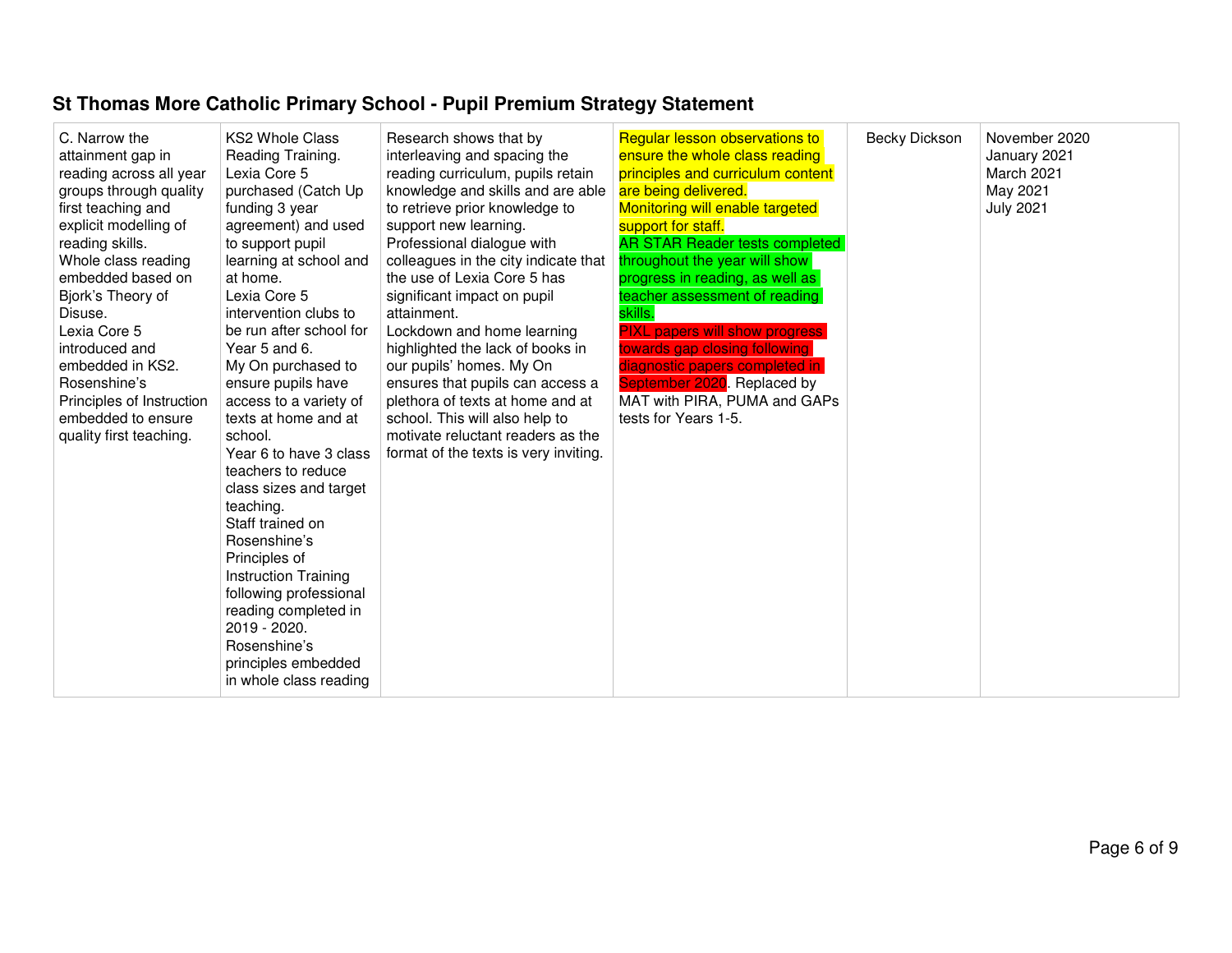| D. Narrow attainment<br>gap in maths.<br>Use Rosenshine's<br>Principles of Instruction<br>to ensure quality first<br>teaching. | Staff (new to school)<br>external training on<br>the Bar Model method.<br>(Virtual)<br>Year 6 to have 3 class<br>teachers to reduce<br>class sizes and target<br>teaching. | Recommendation from a member<br>of our school triad. (2017 - 2018)<br>Experience of training completed<br>in 2018 - 2019 and 2019 - 2020 at<br>St Thomas More Catholic Primary<br>School. Impact seen during book<br>scrutinies, and informal<br>observations of the bar method.                                                                                                                                                | Two pitch scrutinies every half<br>term to monitor implementation<br>conducted by subject leaders.<br>Regular drop ins by Headteacher<br>and subject leaders.                                              | Heidi Philby                  | October 2020<br>December 2020<br>February 2021<br>April 2021<br>May 2021<br><b>July 2021</b> |
|--------------------------------------------------------------------------------------------------------------------------------|----------------------------------------------------------------------------------------------------------------------------------------------------------------------------|---------------------------------------------------------------------------------------------------------------------------------------------------------------------------------------------------------------------------------------------------------------------------------------------------------------------------------------------------------------------------------------------------------------------------------|------------------------------------------------------------------------------------------------------------------------------------------------------------------------------------------------------------|-------------------------------|----------------------------------------------------------------------------------------------|
|                                                                                                                                |                                                                                                                                                                            |                                                                                                                                                                                                                                                                                                                                                                                                                                 |                                                                                                                                                                                                            | <b>Total budgeted cost</b>    | £48,251.40                                                                                   |
| ii. Targeted support                                                                                                           |                                                                                                                                                                            |                                                                                                                                                                                                                                                                                                                                                                                                                                 |                                                                                                                                                                                                            |                               |                                                                                              |
| <b>Desired outcome</b>                                                                                                         | Chosen action /<br>approach                                                                                                                                                | What is the evidence and<br>rationale for this choice?                                                                                                                                                                                                                                                                                                                                                                          | How will you ensure it is<br>implemented well?                                                                                                                                                             | <b>Staff lead</b>             | When will you review<br>implementation?                                                      |
| A. Raise attainment in<br>EYFS - KS1                                                                                           | 1:1 targeted phonic<br>inputs in EYFS, Year 1<br>and Year 2.<br>Jabadao with EYFS<br>pupils.                                                                               | Advice from Read, Write, Inc.<br>trainer.<br>Information acquired following a<br>visit to an outstanding school in<br>the academic year 2017/2018.<br>Known impact from school<br>practice (2018 - 92% and 2019)<br>97% Year 1 Phonics results.)<br>Movement and Handling<br>outcomes in EYFS were<br>improved following Jabadao input<br>in the academic year 2018 - 2019<br>and partially in the academic year<br>2019 - 2020 | <b>EYFS and KS1 Phase Leader to</b><br>monitor impact termly.<br>Phonics Lead to monitor phonics<br>and targeted support twice a term.<br>Standards teachers to provide<br>high quality 1:1 interventions. | Julie Ramm<br>Leanne Phillips | December 2020<br>March 2021<br><b>July 2021</b>                                              |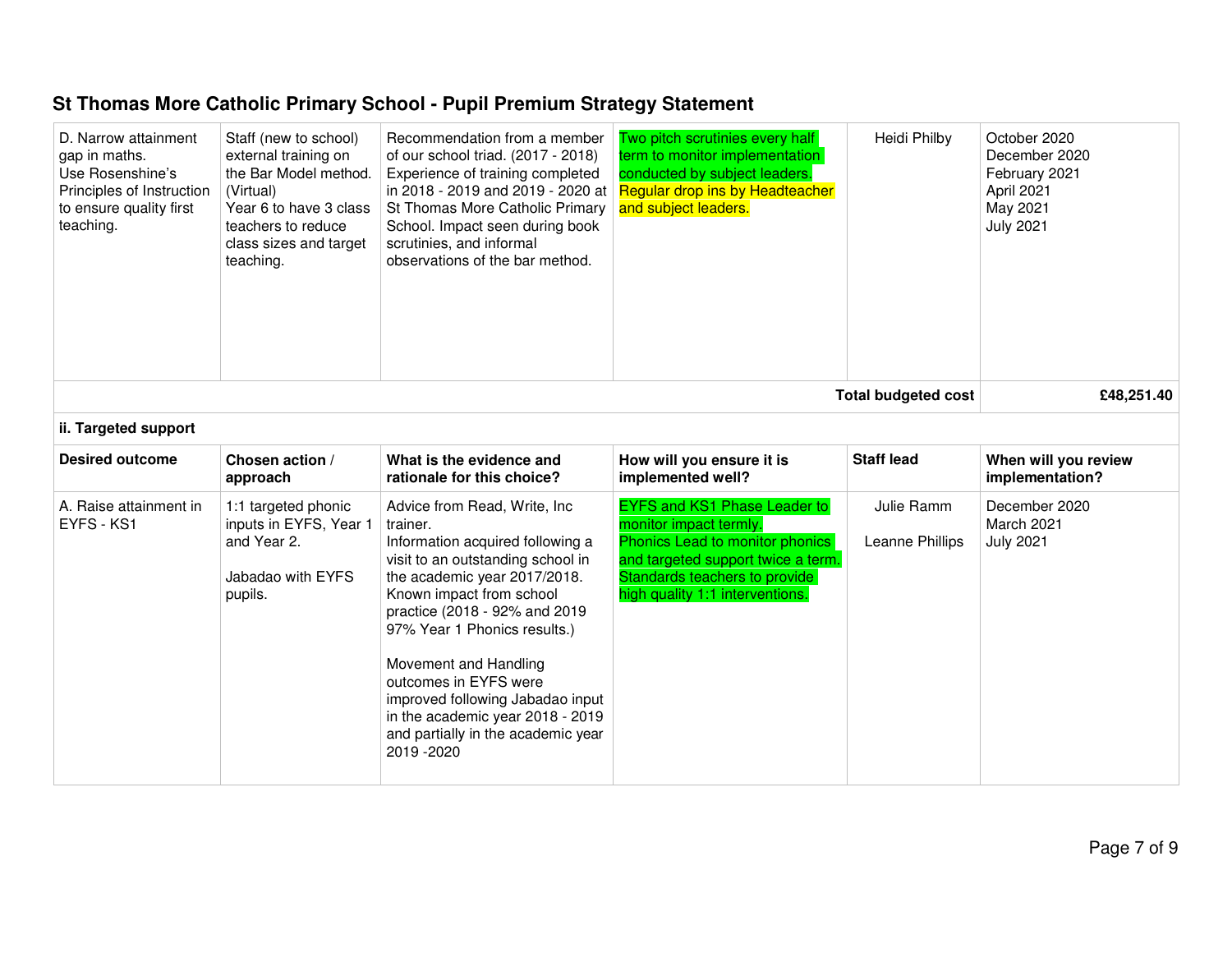| A. Raise attainment in<br>EYFS and Key Stage 1<br>through targeted<br>standards teacher<br>intervention. | 0.5 teacher in EYFS to<br>target pupils working<br>below age expected.                                                                                                                                | EYFS low attainment on entry.                                                                                                                                                                                | Half termly pupil progress<br>meetings tracking the impact of<br>targeted intervention.<br><b>EYFS phase leader to use agile</b><br>placement to ensure pupils are<br>making good or better progress. | Julie Ramm<br>Leanne Phillips | October 2020<br>December 2021<br>February 2021<br>April 2021<br><b>July 2021</b> |
|----------------------------------------------------------------------------------------------------------|-------------------------------------------------------------------------------------------------------------------------------------------------------------------------------------------------------|--------------------------------------------------------------------------------------------------------------------------------------------------------------------------------------------------------------|-------------------------------------------------------------------------------------------------------------------------------------------------------------------------------------------------------|-------------------------------|----------------------------------------------------------------------------------|
| A. Raise attainment in<br>KS1 (Reading)                                                                  | Daily 1:1 readers.<br>Targeted TA phonic<br>interventions.                                                                                                                                            | Reading by 6 Ofsted document.<br>Practice gleaned from a visit to an<br>outstanding school in 2017/2018.                                                                                                     | <b>Regular monitoring by Reading</b><br>Standards teacher.<br>Words per minute tracked.<br>Fluency checklist completed on<br>spotlight pupils.                                                        | Leanne Phillips               | Half termly                                                                      |
| D. Increased levels of<br>attendance                                                                     | Monthly monitoring<br>with the Deputy<br>Headteacher,<br>attendance lead to<br>identify children who<br>have low attendance<br>or/and are vulnerable.<br>Daily home calls to<br>non school attenders. | Increased monitoring and timely<br>intervention with attendance<br>prevents PP pupils from failing to<br>attend school. Improved<br>attendance leads to better<br>outcomes.                                  | Led by Deputy Headteacher<br>who is challenged by the<br>governing body to meet national<br>attendance figures.                                                                                       | Becky Dickson<br>Jade See     | Monthly with summative<br>data in July 2021                                      |
| E. Family and pupil<br>support at a<br>personalised level to<br>secure good outcomes.                    | Staff allocated to<br>pupils to support and<br>remove barriers to<br>learning through a<br>wide range of<br>interventions and<br>strategies.                                                          | Some PP pupils struggle to cope<br>in class and this leads to negative<br>impact on learning behaviours<br>and learning outcomes.<br>Following lockdown, some pupils<br>need increased emotional<br>support. | Monitored by Headteacher and<br>SaFE Officer.                                                                                                                                                         | Anne-Marie<br>McElhinney      | Monitored weekly.<br>December 2020<br>March 2021<br><b>July 2021</b>             |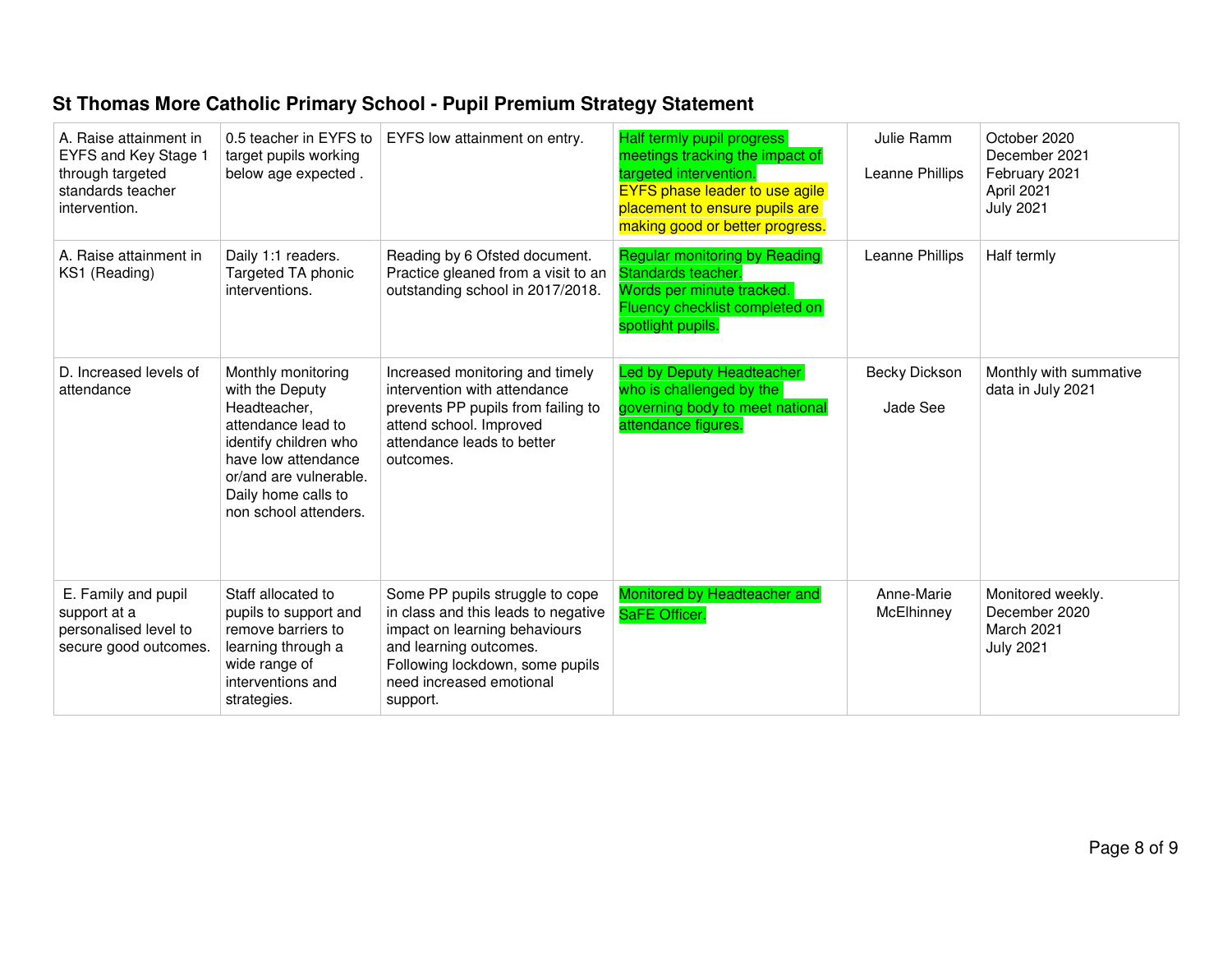| E. Family and pupil<br>support at a<br>personalised level to<br>secure good outcomes.                       | Staff allocated to<br>provide safe space for<br>pupils to support PP<br>who struggle on the<br>school playground                                              | Some PP pupils struggle to cope<br>on the playground and this leads<br>to behaviour incidents and<br>distress which has a negative<br>impact on learning and progress.<br>Following lockdown, some pupils<br>need increased emotional<br>support.<br>Playtime was more structured<br>during lockdown with different<br>activities provided.                                                                                                                                                            | Monitored by Headteacher and<br>SaFE Officer.                                                                                                                                                                                                                 | Anne-Marie<br>McElhinney    | Monitored weekly.<br>December 2020<br>March 2021<br><b>July 2021</b> |
|-------------------------------------------------------------------------------------------------------------|---------------------------------------------------------------------------------------------------------------------------------------------------------------|--------------------------------------------------------------------------------------------------------------------------------------------------------------------------------------------------------------------------------------------------------------------------------------------------------------------------------------------------------------------------------------------------------------------------------------------------------------------------------------------------------|---------------------------------------------------------------------------------------------------------------------------------------------------------------------------------------------------------------------------------------------------------------|-----------------------------|----------------------------------------------------------------------|
|                                                                                                             |                                                                                                                                                               |                                                                                                                                                                                                                                                                                                                                                                                                                                                                                                        |                                                                                                                                                                                                                                                               | <b>Total budgeted cost</b>  | £76,325.96                                                           |
| iii. Other approaches                                                                                       |                                                                                                                                                               |                                                                                                                                                                                                                                                                                                                                                                                                                                                                                                        |                                                                                                                                                                                                                                                               |                             |                                                                      |
| <b>Desired outcome</b>                                                                                      | Chosen action /<br>approach                                                                                                                                   | What is the evidence and<br>rationale for this choice?                                                                                                                                                                                                                                                                                                                                                                                                                                                 | How will you ensure it is<br>implemented well?                                                                                                                                                                                                                | <b>Staff lead</b>           | When will you review<br>implementation?                              |
| A. Raise oracy levels<br>by providing structured<br>play opportunities at<br>break times and<br>lunchtimes. | To create role play<br>areas on the KS1<br>playground.<br>Play Leader on the<br>playground to be good<br>language model and<br>promote play<br>opportunities. | EYFS low attainment on entry in<br>Speaking and Listening and<br>Understanding, averaging at 22<br>months.<br>To maximise opportunities to<br>improve language and support<br>pupils' language acquisition.<br>Professional observations of<br>pupils in class show limited<br>interaction with peers.<br>Pupils underdeveloped language<br>is preventing further progress in<br>writing.<br>EEF Improving Literacy in Key<br>Stage 1.<br>Training attended "Raising Boys<br>Achievement" Gary Wilson. | Monitoring of break times and<br>lunchtimes.<br><b>Track Communication and</b><br>Language throughout the<br>academic year.<br>New role-play mud kitchen on<br>KS1 playground.<br>Standards Teacher modelled<br>good vocabulary and language at<br>playtimes. | Becky Dickson<br>Julie Ramm | Weekly for the first 2 months<br>Monthly thereafter.                 |